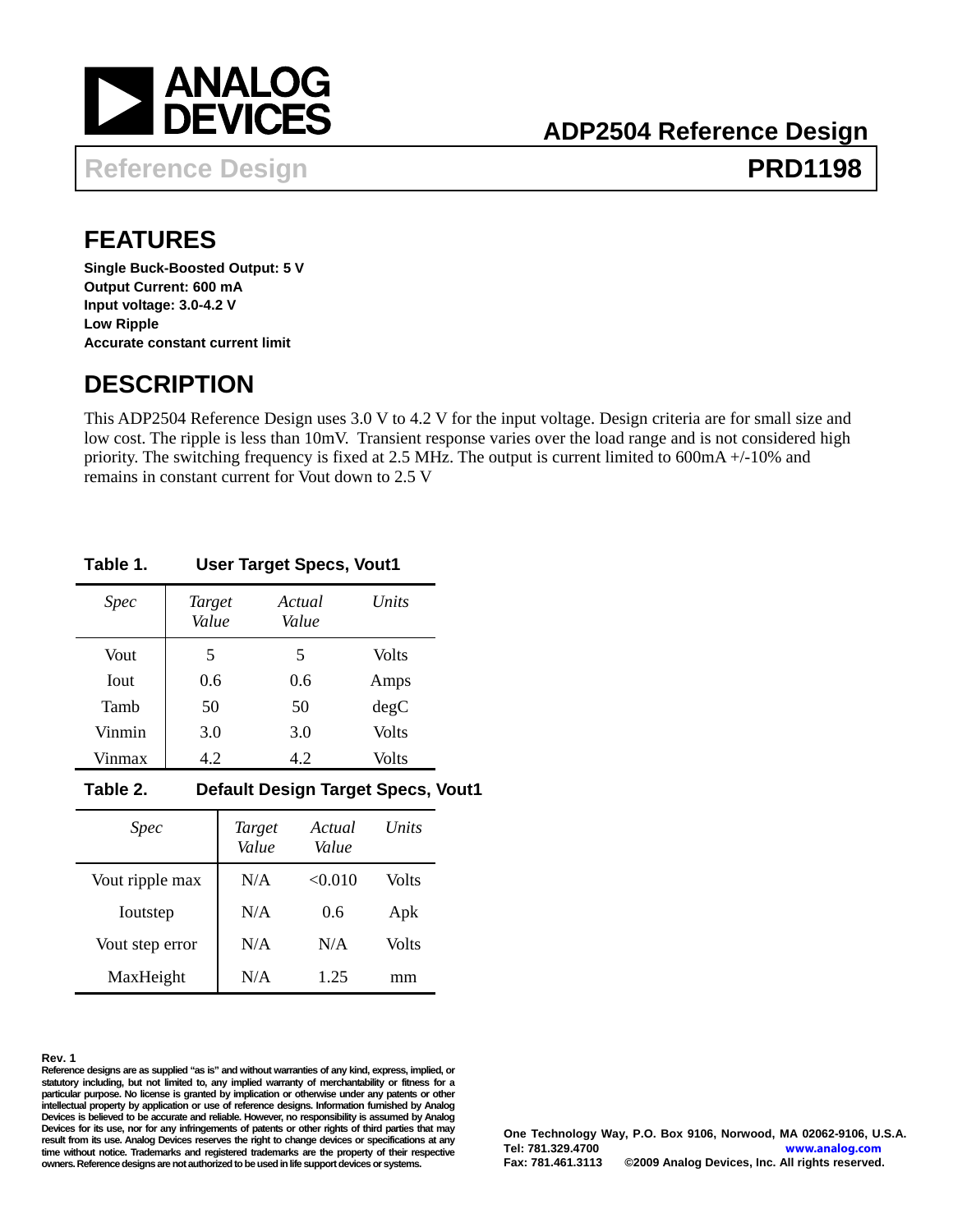# <span id="page-1-0"></span>**TABLE OF CONTENTS**

#### **TABLE OF FIGURES**

| Figure 3. |                                                                                                |  |
|-----------|------------------------------------------------------------------------------------------------|--|
| Figure 4. |                                                                                                |  |
| Figure 5. |                                                                                                |  |
|           |                                                                                                |  |
|           | Figure 7. Transient with 10 Ohm load and 100 mA dynamic step and 470 uF aluminum output cap 10 |  |

#### **REVISION HISTORY**

12/24/2009—Revision 0: Initial Version

1/8/2010-Revision 1: Added bode plots for constant current operation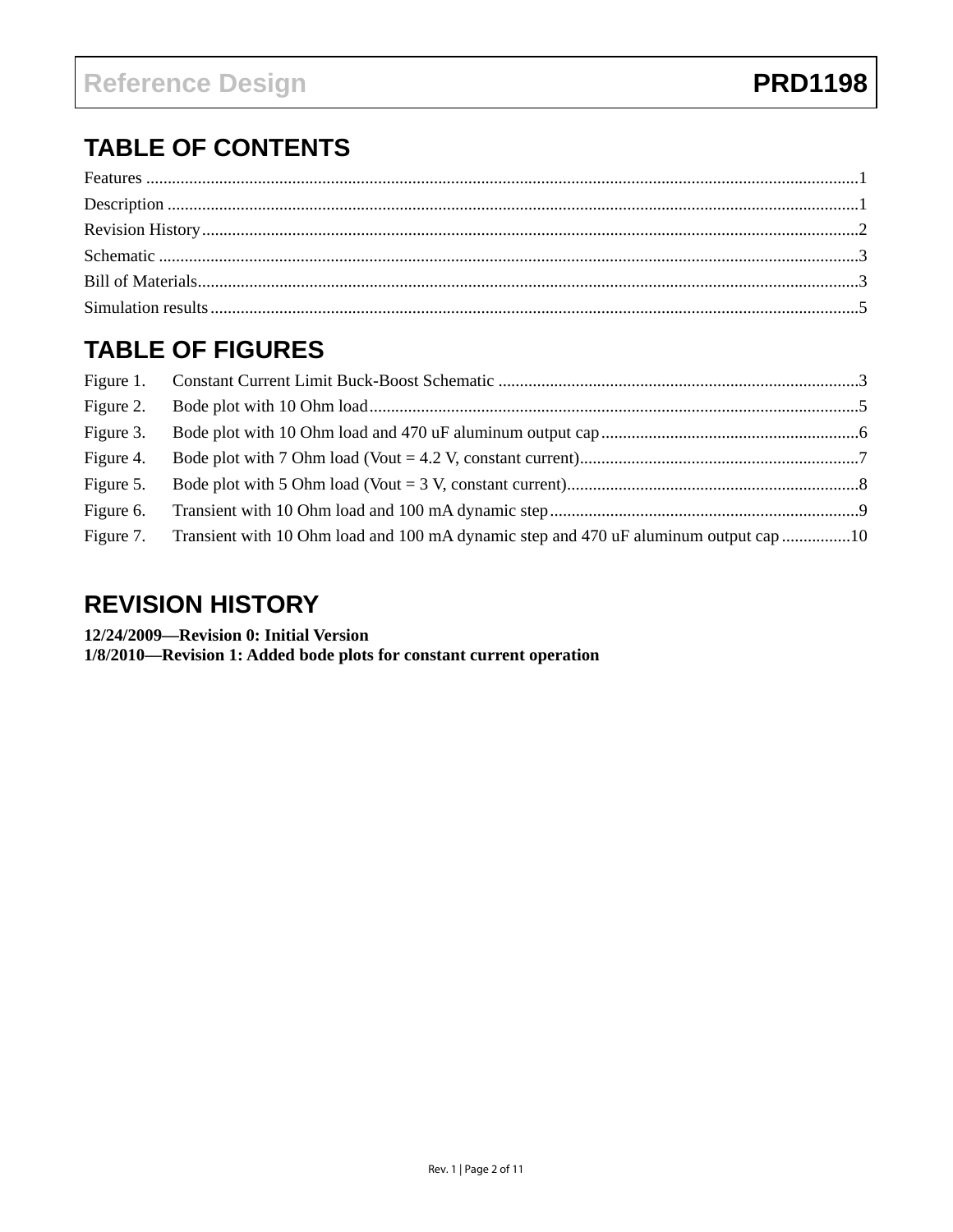## <span id="page-2-0"></span>**SCHEMATIC**



*Figure 1. Constant Current Limit Buck-Boost Schematic* 

## **BILL OF MATERIALS**

**Table 3. Bill of Materials** 

| <b>Item</b><br># | <b>Des</b>     | <b>Mfg</b>            | <b>Part Number</b> | <b>Component Specs</b>                             | Package  | Qty                  | Area<br>$(mm^2)$ | <b>Height</b><br>(mm) | *Cost |
|------------------|----------------|-----------------------|--------------------|----------------------------------------------------|----------|----------------------|------------------|-----------------------|-------|
|                  | U <sub>1</sub> | <b>ADI</b>            | ADP2504ACPZ-R7     | Current Mode Buck-Boost DC/DC<br>Regulator         | LFCSP-10 | $\mathbf 1$          | 9                | .8                    | 1.40  |
| 2                | U <sub>2</sub> | <b>ADI</b>            | AD8542ARMZ-REEL    | 1MHz RtoR dual Opamp                               | MSOP-8   | 1                    | 16.5             | 1.1                   | 0.38  |
| 3                | L1             | Coilcraft             | LPS4012-152        | 1.5H, 70 mOhm 4.0x4.0 inductor                     | 4x4      | $\blacktriangleleft$ | 16.0             | 1.2                   | 0.43  |
| 4                | D <sub>1</sub> | <b>Diodes</b><br>Inc. | 1N4448HWT-7        | Single 125mA, 100V Signal Diode                    | SOD-523  | 1                    | 1.5              | 0.8                   | 0.056 |
| 5                | D <sub>2</sub> | Fairchild             | BAT54CWT1G         | Dual Common Cathode, 200mA,<br>30V Schottkey Diode | SOT-323  | $\blacktriangleleft$ | 5.3              | 1.1                   | 0.041 |
| 6                | Cin            | Taiyo-<br>Yuden       | JMK212 BJ106MG-T   | 10uF, 6.3V, X5R                                    | 0805     | 1                    | 2.5              | 1.25                  | 0.025 |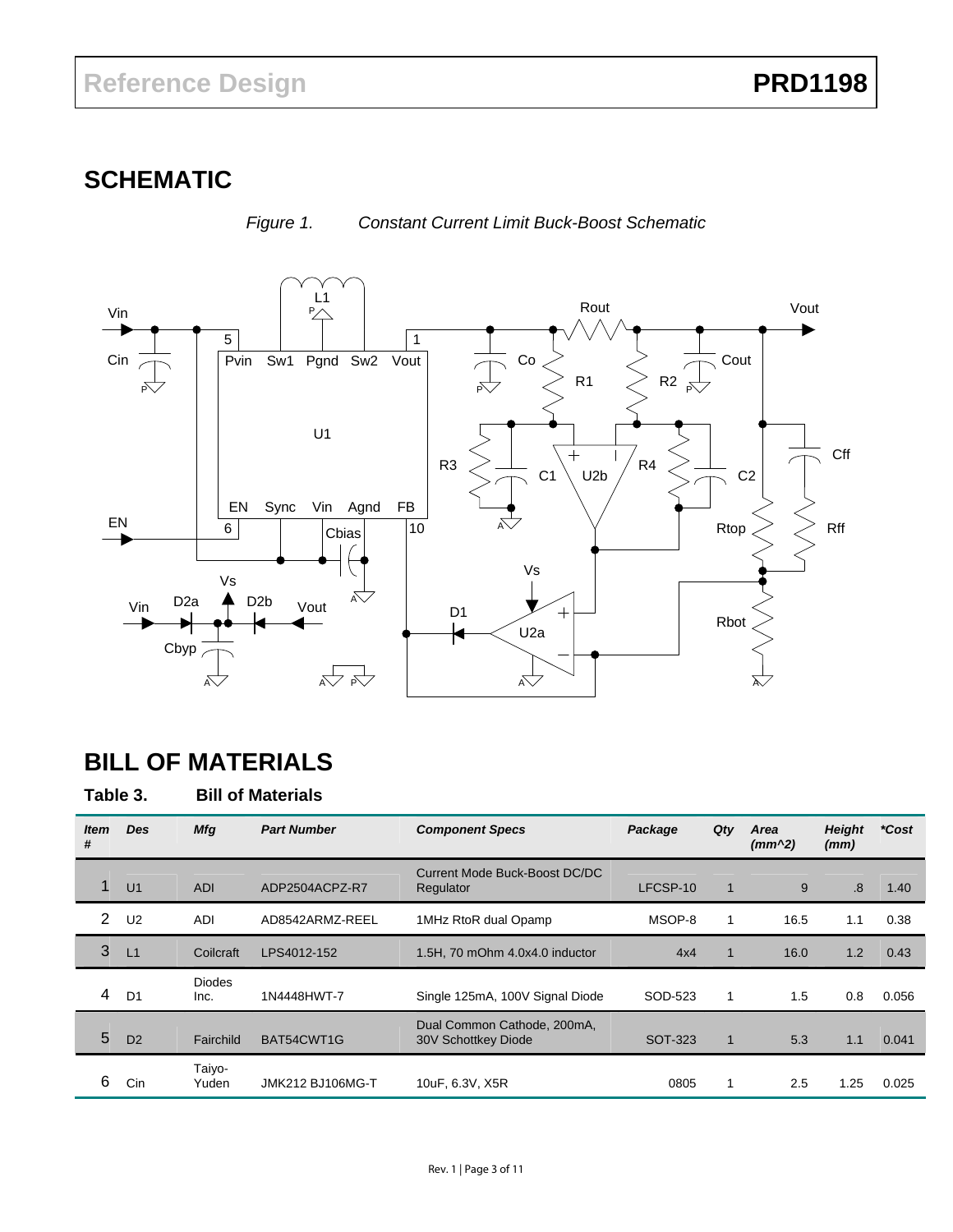# Reference Design **PRD1198**

| <b>Item</b><br># | Des            | <b>Mfg</b>      | <b>Part Number</b> | <b>Component Specs</b> | Package       | Qty          | Area<br>$(mm^2)$ | <b>Height</b><br>(mm) | *Cost |
|------------------|----------------|-----------------|--------------------|------------------------|---------------|--------------|------------------|-----------------------|-------|
| 7                | Co             | Taiyo-<br>Yuden | JMK212 BJ106MG-T   | 10uF, 6.3V, X5R        | 0805          | $\mathbf{1}$ | 2.5              | 1.25                  | 0.025 |
| 8                | Cout           | Taiyo-<br>Yuden | JMK212BJ226MG-T    | 22uF, 6.3V, X5R        | 0805          | 2            | 5.0              | 1.25                  | 0.154 |
| 9                | Cbias          | Vishay          | 10% tolerance      | 100nF, X7R             | 0402          | $\mathbf{1}$ | 0.5              | 0.5                   | 0.010 |
| 10               | Cbyp           | Vishay          | 10% tolerance      | 100nF, X7R             | 0402          | $\mathbf{1}$ | 0.5              | 0.5                   | 0.010 |
| 11               | C <sub>1</sub> | Vishay          | 10% tolerance      | 1.0nF, 50V, X7R        | 0402          | $\mathbf{1}$ | 0.5              | 0.5                   | 0.010 |
| 12               | C <sub>2</sub> | Vishay          | 10% tolerance      | 1.0nF, 50V, X7R        | 0402          | $\mathbf{1}$ | 0.5              | 0.5                   | 0.010 |
| 13               | Cff            | Vishay          | 10% tolerance      | 330pF,50V,C0G          | 0402          | $\mathbf{1}$ | 0.5              | 0.5                   | 0.010 |
| 14               | Rout           | Susumu          | RL1220S-0R1-G      | 0.1 Ohm, 2% tol, 0.25W | 0805          | $\mathbf{1}$ | 3.2              | 0.4                   | 0.100 |
| 15               | Rtop           | Vishay          | 1% tolerance       | 102 kohm               | 0402          | $\mathbf{1}$ | 0.5              | 0.4                   | 0.005 |
| 16               | Rbot           | Vishay          | 1% tolerance       | 11.3 kohm              | 0402          | 1            | 0.5              | 0.4                   | 0.005 |
| 17               | Rff            | Vishay          | 1% tolerance       | 30.1 kohm              | 0402          | $\mathbf{1}$ | 0.5              | 0.4                   | 0.005 |
| 18               | R <sub>1</sub> | Vishay          | 1% tolerance       | 10.0 kohm              | 0402          | $\mathbf{1}$ | 0.5              | 0.4                   | 0.005 |
| 19               | R2             | Vishay          | 1% tolerance       | 10.0 kohm              | 0402          | $\mathbf{1}$ | 0.5              | 0.4                   | 0.005 |
| 20               | R <sub>3</sub> | Vishay          | 1% tolerance       | 82.5 kohm              | 0402          | $\mathbf{1}$ | 0.5              | 0.4                   | 0.005 |
| 21               | R4             | Vishay          | 1% tolerance       | 82.5 kohm              | 0402          | $\mathbf 1$  | 0.5              | 0.4                   | 0.005 |
|                  |                |                 |                    |                        | <b>Total:</b> | 22           | 67.5             | 1.25                  | 2.70  |

\*BOM prices shown are 1000 piece estimates in US Dollars that should be used for comparison purposes only.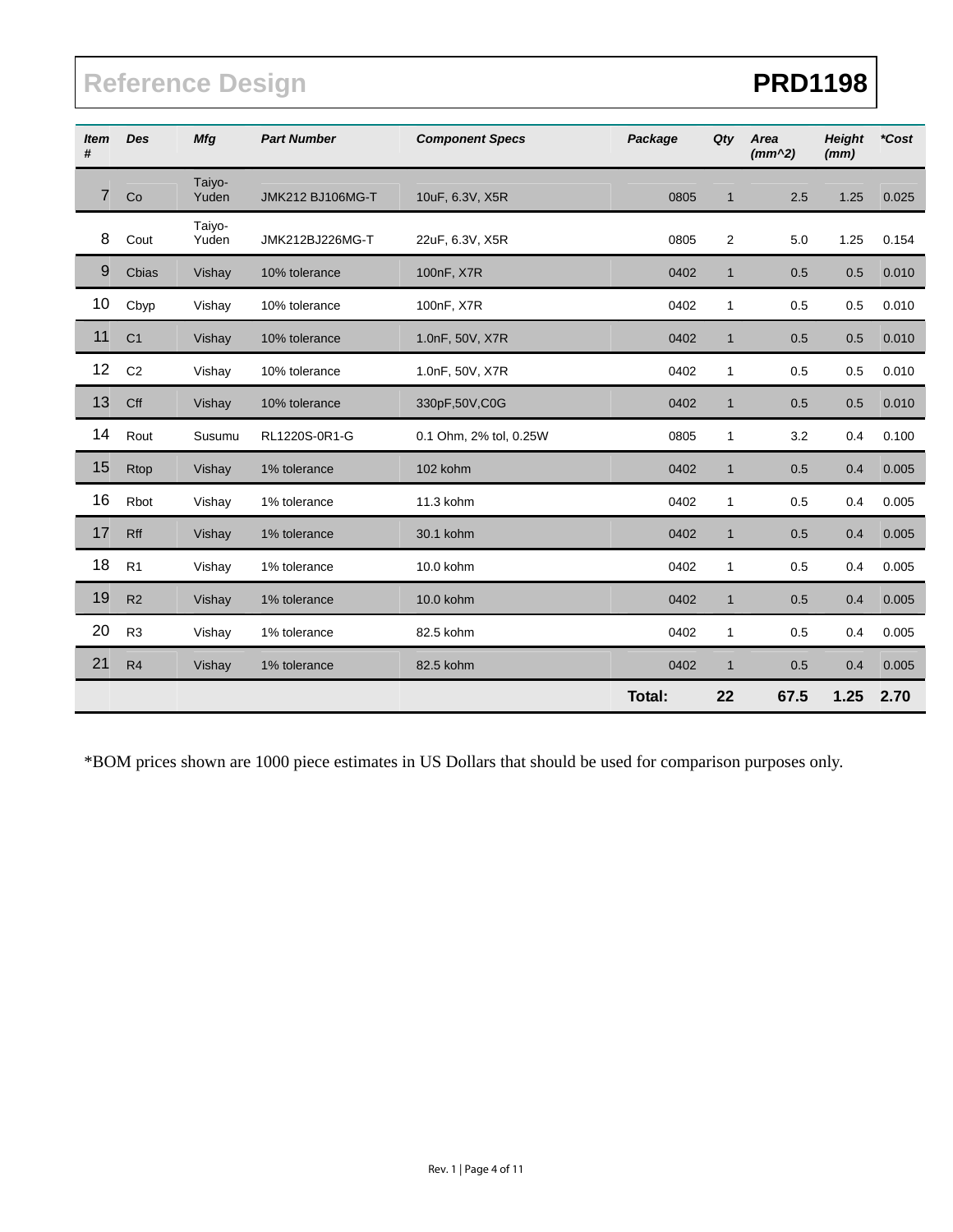# <span id="page-4-0"></span>**SIMULATION RESULTS**

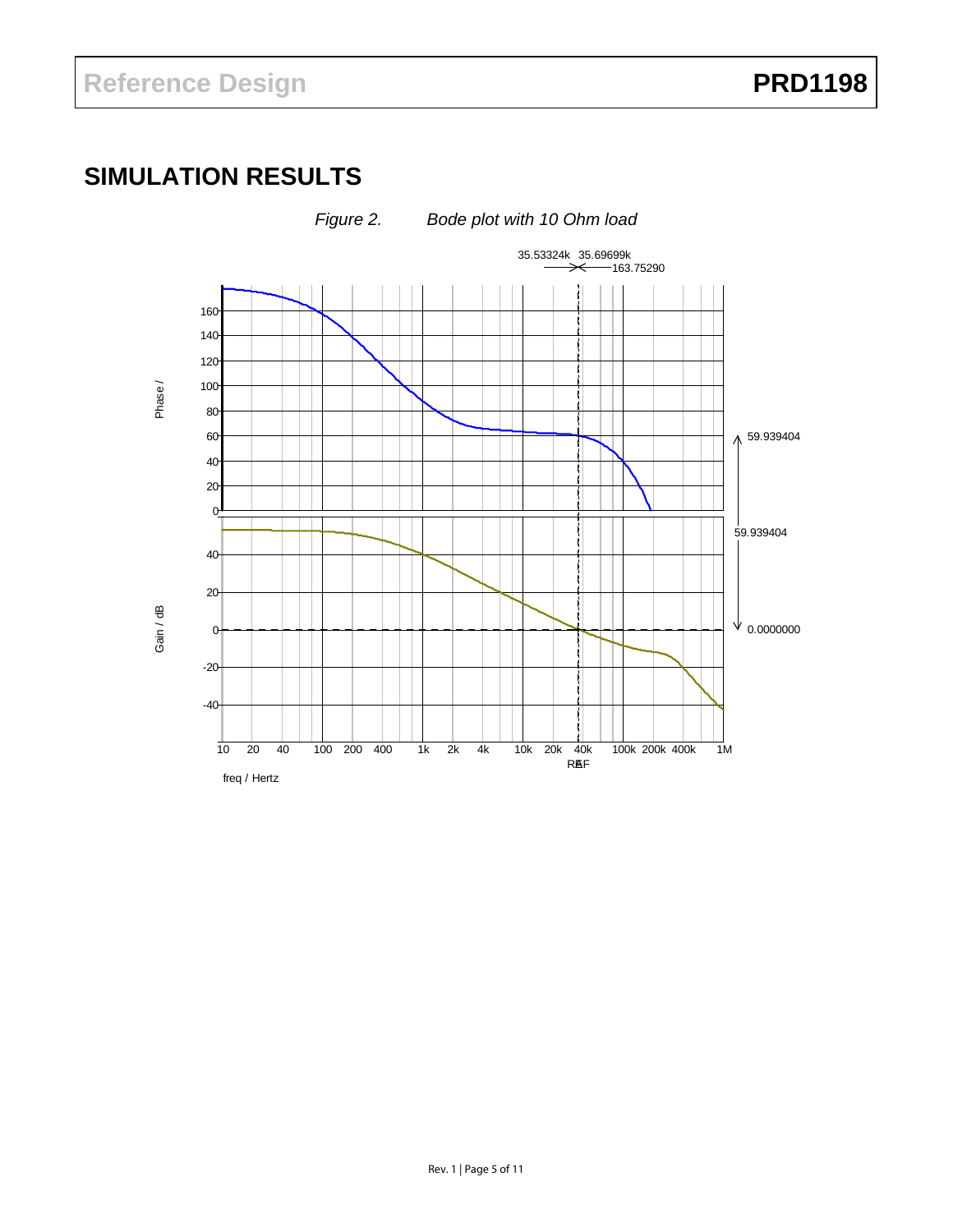<span id="page-5-0"></span>

*Figure 3. Bode plot with 10 Ohm load and 470 uF aluminum output cap*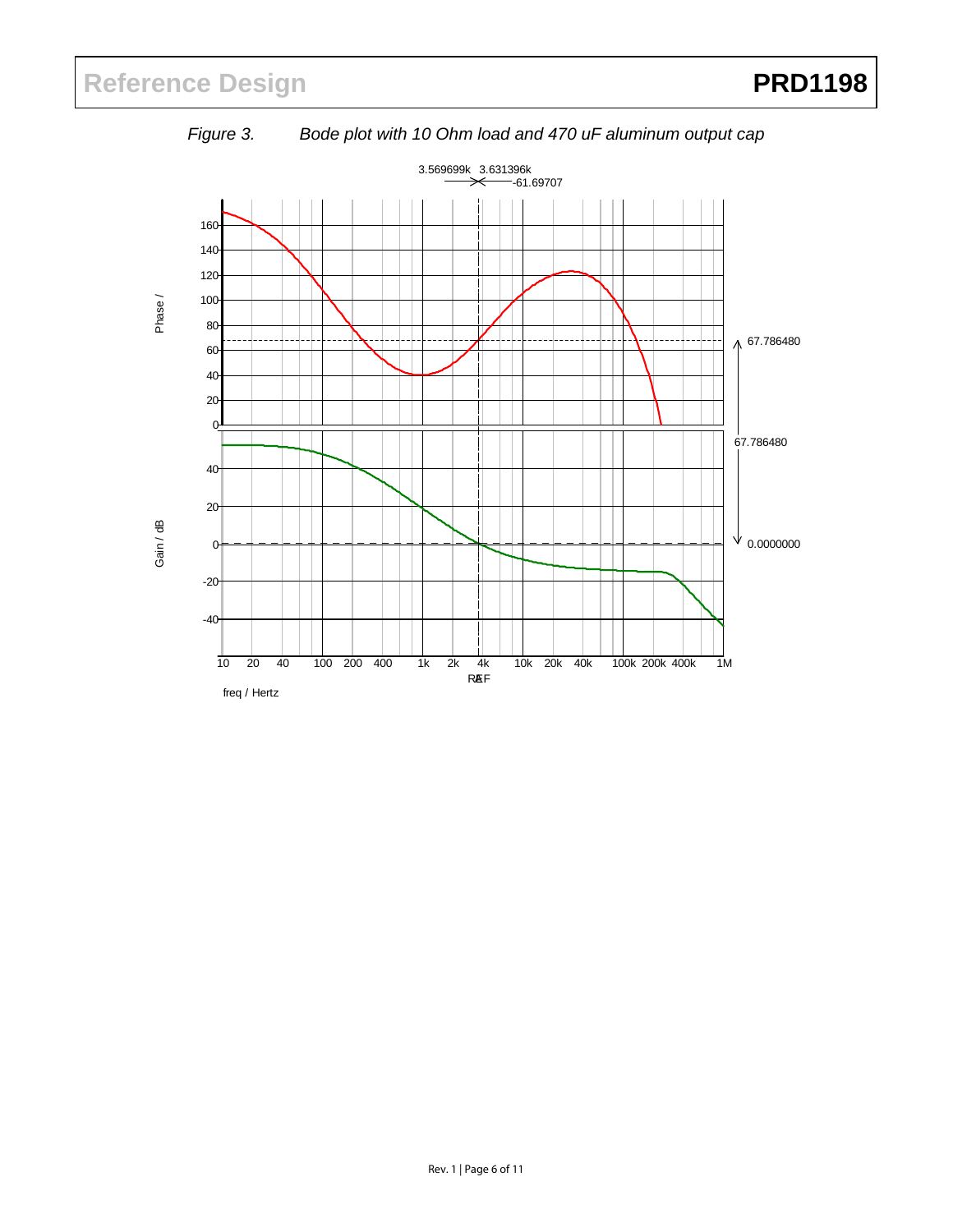<span id="page-6-0"></span>

*Figure 4. Bode plot with 7 Ohm load (Vout = 4.2 V, constant current)*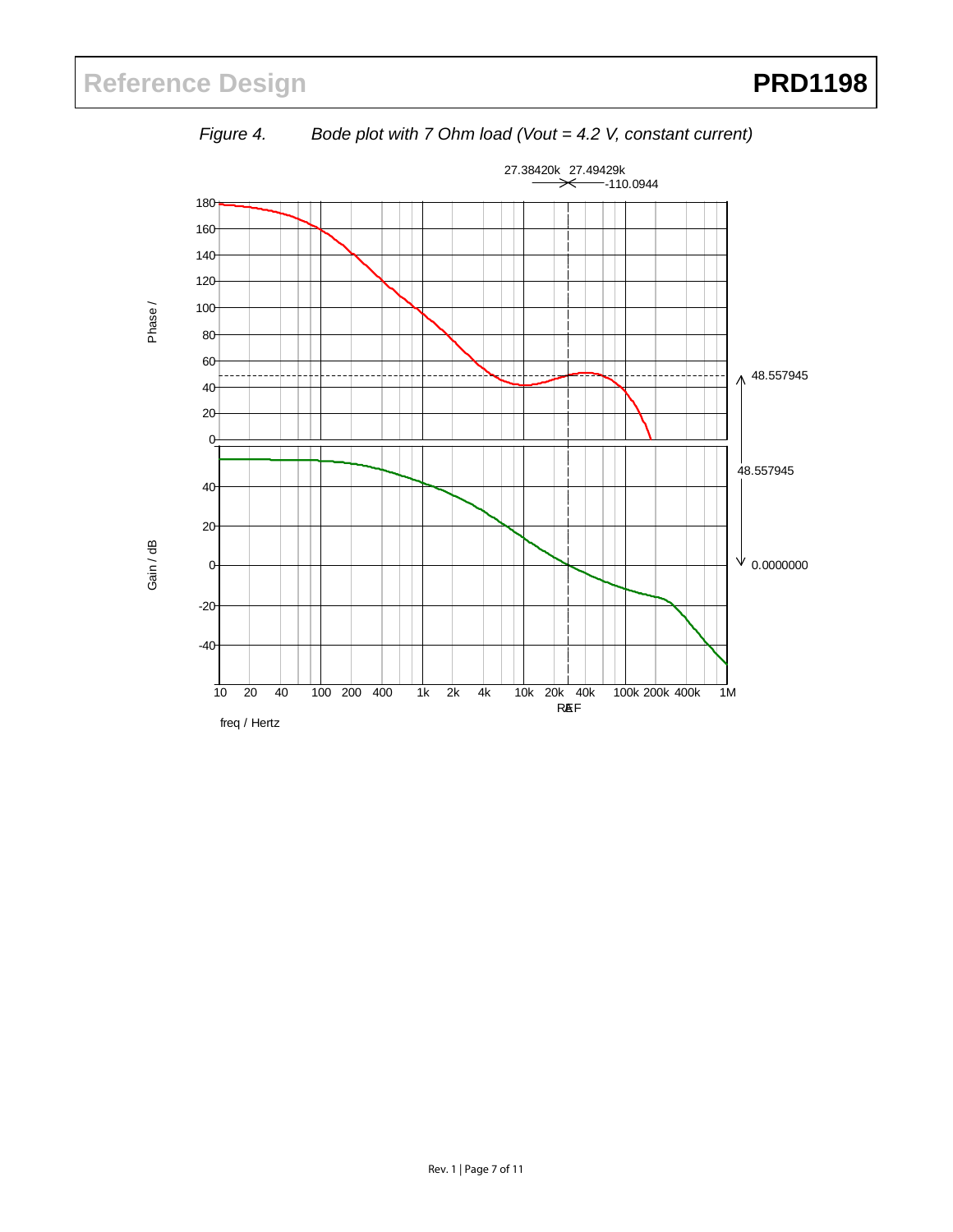<span id="page-7-0"></span>

*Figure 5. Bode plot with 5 Ohm load (Vout = 3 V, constant current)* 

freq / Hertz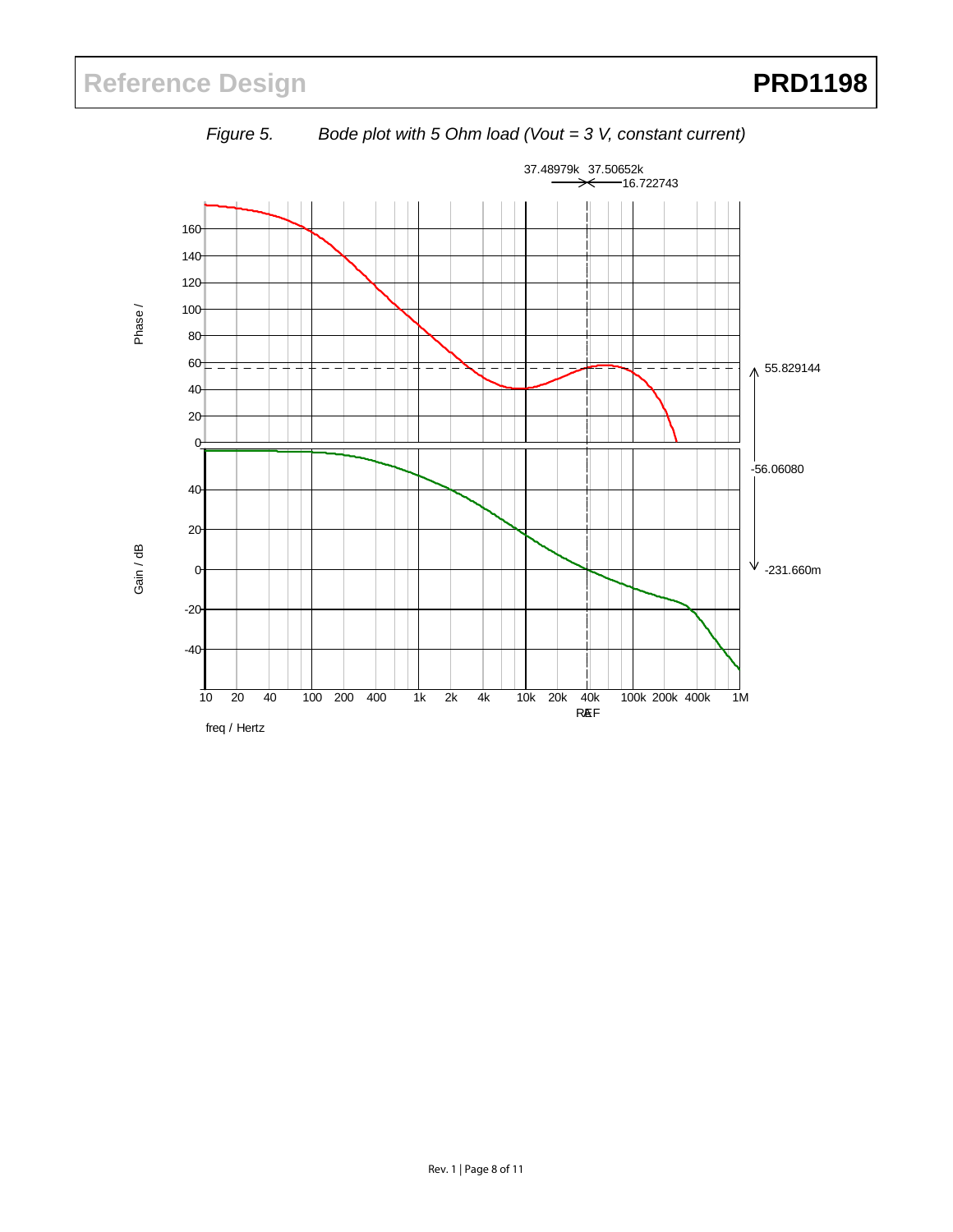# <span id="page-8-0"></span>Reference Design **PRD1198**

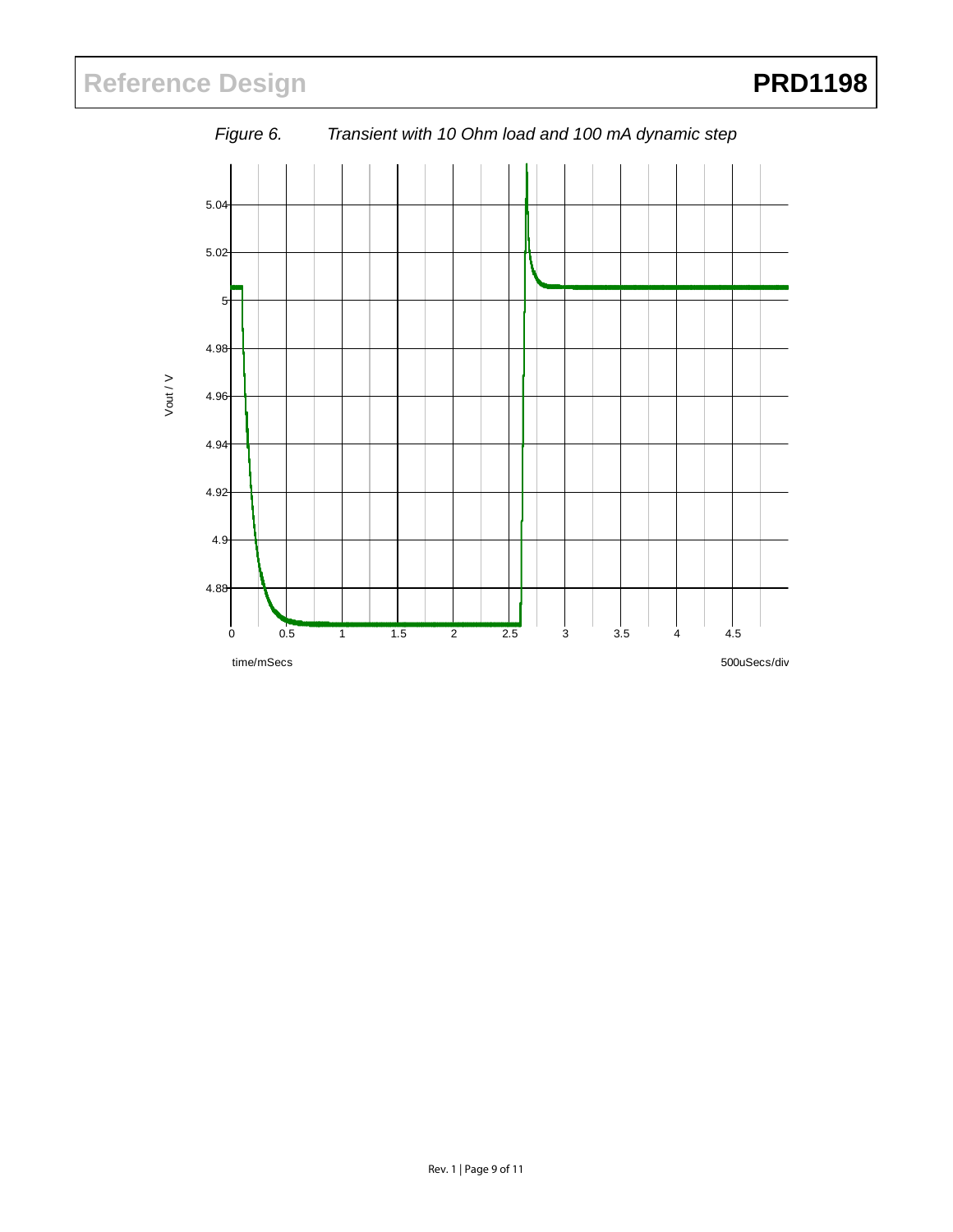# <span id="page-9-0"></span>Reference Design **PRD1198**